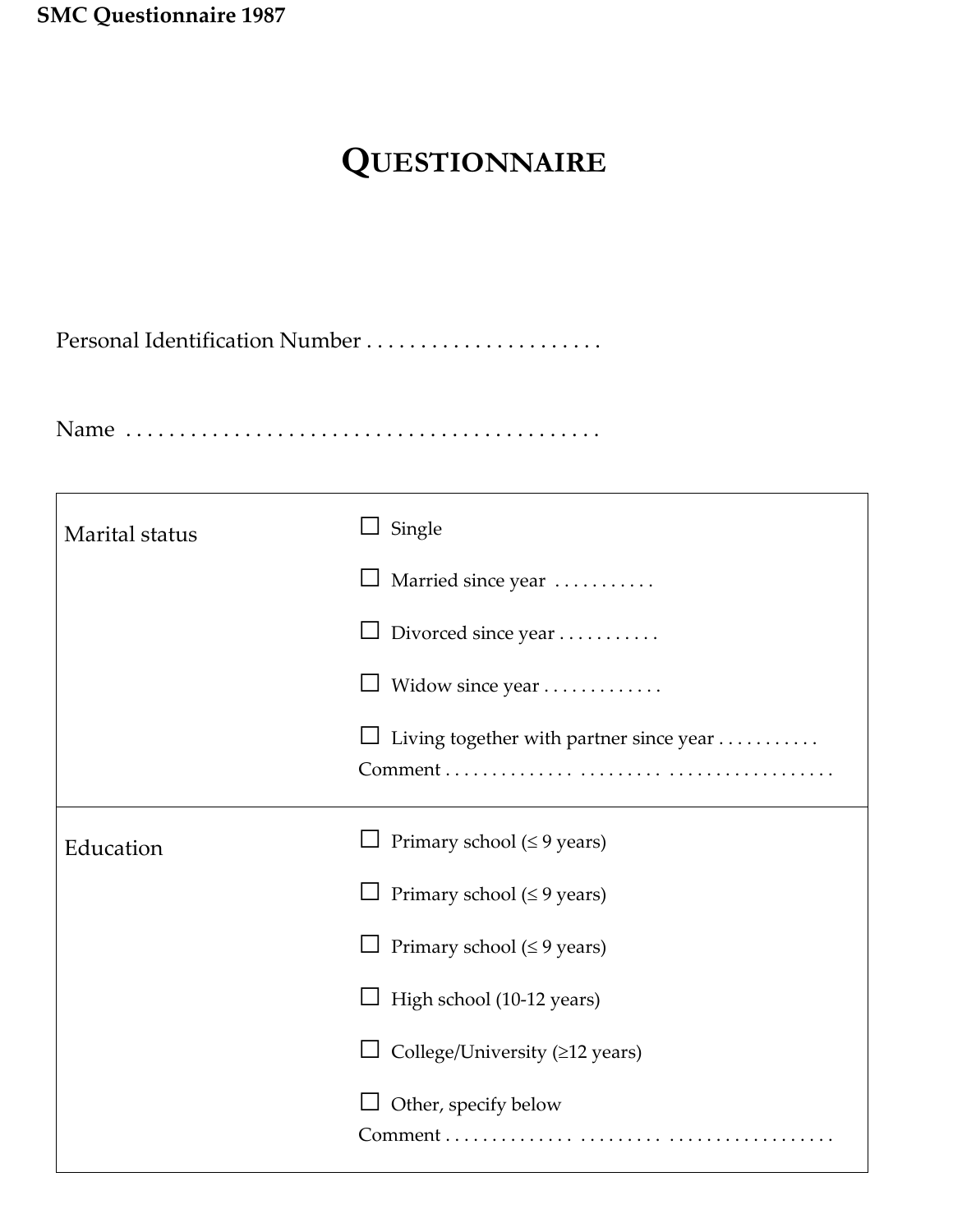| Number of children        | Do you have any children? $\Box$ No<br>If any, specify their year of birth                                                                |  |  |  |  |  |
|---------------------------|-------------------------------------------------------------------------------------------------------------------------------------------|--|--|--|--|--|
|                           | 9<br>$\mathbf{1}$<br>$\mathbf{1}$<br>9<br>9<br>$\mathbf{1}$<br>$\mathbf{1}$<br>$\boldsymbol{9}$<br>9<br>$\mathbf{1}$<br>9<br>$\mathbf{1}$ |  |  |  |  |  |
|                           | Comment                                                                                                                                   |  |  |  |  |  |
| Breast cancer in mother   | $\Box$ No                                                                                                                                 |  |  |  |  |  |
|                           | Yes                                                                                                                                       |  |  |  |  |  |
|                           | Don't know                                                                                                                                |  |  |  |  |  |
| Breast cancer in sister   | N <sub>o</sub>                                                                                                                            |  |  |  |  |  |
|                           | Yes<br>$\blacksquare$                                                                                                                     |  |  |  |  |  |
|                           | Don't know                                                                                                                                |  |  |  |  |  |
|                           | Don't have a sister                                                                                                                       |  |  |  |  |  |
| Breast cancer in daughter | N <sub>o</sub>                                                                                                                            |  |  |  |  |  |
|                           | Yes<br>$\tilde{1}$                                                                                                                        |  |  |  |  |  |
|                           | Don't know                                                                                                                                |  |  |  |  |  |
|                           | Don't have a daughter                                                                                                                     |  |  |  |  |  |
| Please specify            | Height  cm                                                                                                                                |  |  |  |  |  |
|                           | Weight kg                                                                                                                                 |  |  |  |  |  |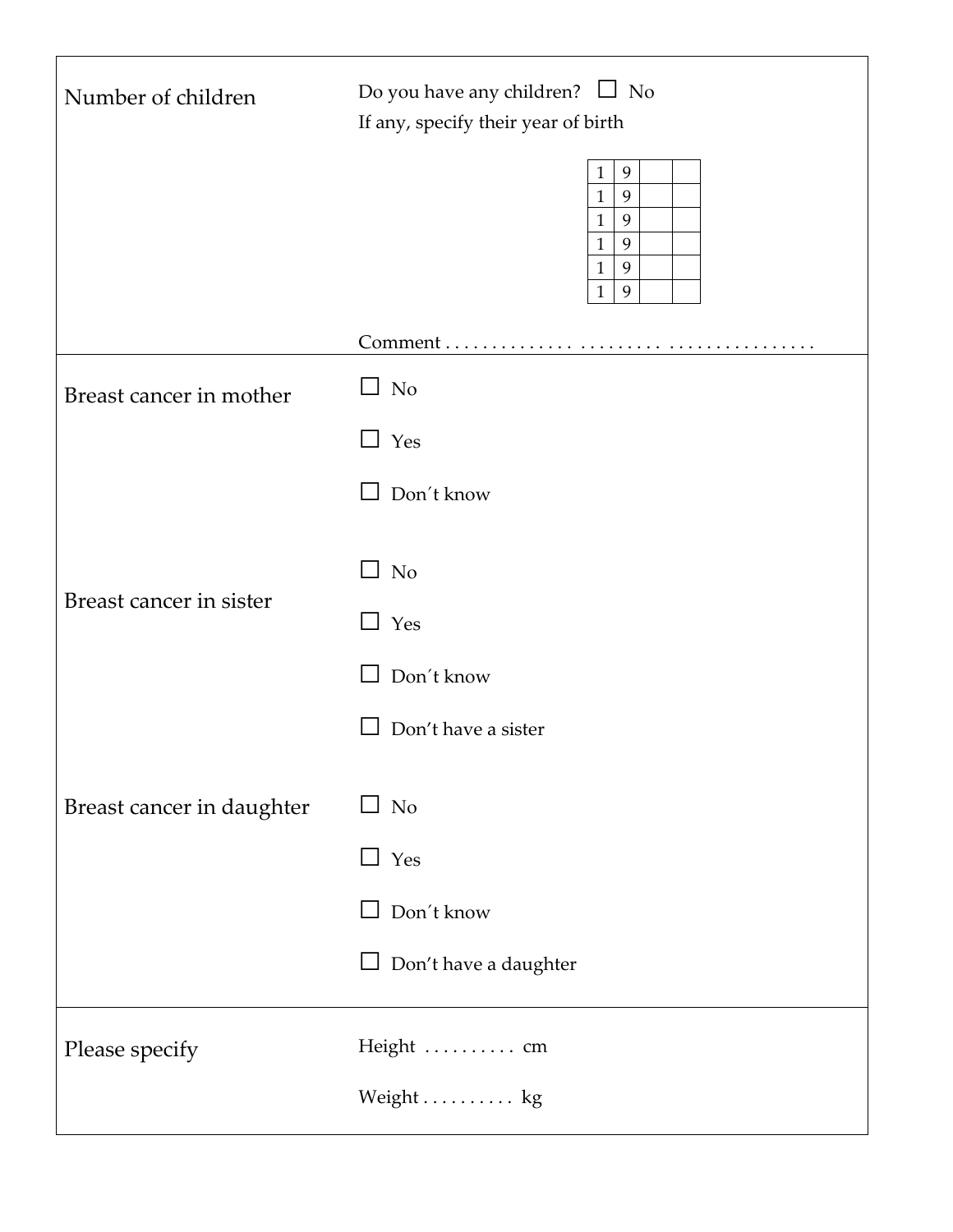| Type of diet                   | Omnivorous                                           |  |  |  |  |  |
|--------------------------------|------------------------------------------------------|--|--|--|--|--|
|                                | Only lactovegetarian (no meat, fish or egg)          |  |  |  |  |  |
|                                | Mostly lactovegetarian, sometimes eats fish and eggs |  |  |  |  |  |
|                                | Vegan                                                |  |  |  |  |  |
|                                | Other, specify<br>Comment                            |  |  |  |  |  |
| How many slices of bread       | Crisp bread<br>slices per day                        |  |  |  |  |  |
| per day and type               | Whole meal bread<br>slices per day                   |  |  |  |  |  |
|                                | White bread<br>slices per day                        |  |  |  |  |  |
|                                | Loaf bread<br>slices per day                         |  |  |  |  |  |
|                                | I don't eat bread                                    |  |  |  |  |  |
| Amount of fat on<br>sandwiches | Thick layer                                          |  |  |  |  |  |
|                                | Thin layer                                           |  |  |  |  |  |
|                                | Very thin layer                                      |  |  |  |  |  |
|                                | No fat at all                                        |  |  |  |  |  |
| Type of fat on sandwiches      | <b>Butter</b>                                        |  |  |  |  |  |
|                                | Butter 50% + Margarine 50% fat                       |  |  |  |  |  |
|                                | Cooking margarine, 80% fat                           |  |  |  |  |  |
|                                | Table margarine, 80% fat                             |  |  |  |  |  |
| Light margarine                |                                                      |  |  |  |  |  |
|                                | I don't use fat on sandwiches                        |  |  |  |  |  |

┑

Г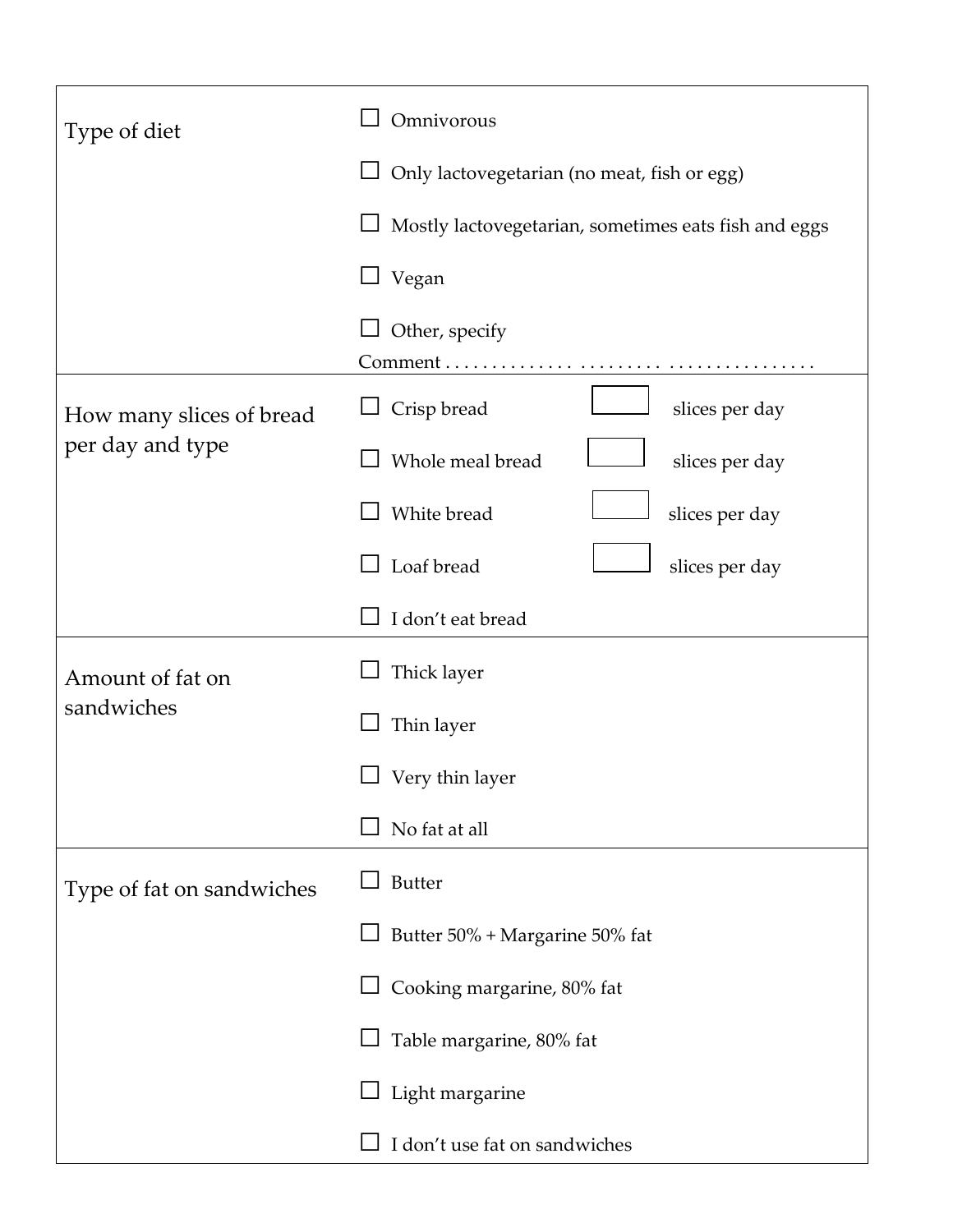| Type of fat for cooking at<br>home   | <b>Butter</b>                  |  |  |  |  |  |
|--------------------------------------|--------------------------------|--|--|--|--|--|
|                                      | Butter 50% + Margarine 50% fat |  |  |  |  |  |
|                                      | Cooking margarine, 80% fat     |  |  |  |  |  |
|                                      | Table margarine, 80% fat       |  |  |  |  |  |
|                                      | Oil<br>$\blacksquare$          |  |  |  |  |  |
|                                      | Don't know                     |  |  |  |  |  |
| Type of milk                         | Whole milk, 3% fat             |  |  |  |  |  |
|                                      | Milk, 1.5% fat                 |  |  |  |  |  |
|                                      | Skim milk, 0.5% fat            |  |  |  |  |  |
|                                      | Milk, 3.8-4.5% fat             |  |  |  |  |  |
|                                      | I don't drink milk             |  |  |  |  |  |
| Number of glasses of milk<br>per day | glasses                        |  |  |  |  |  |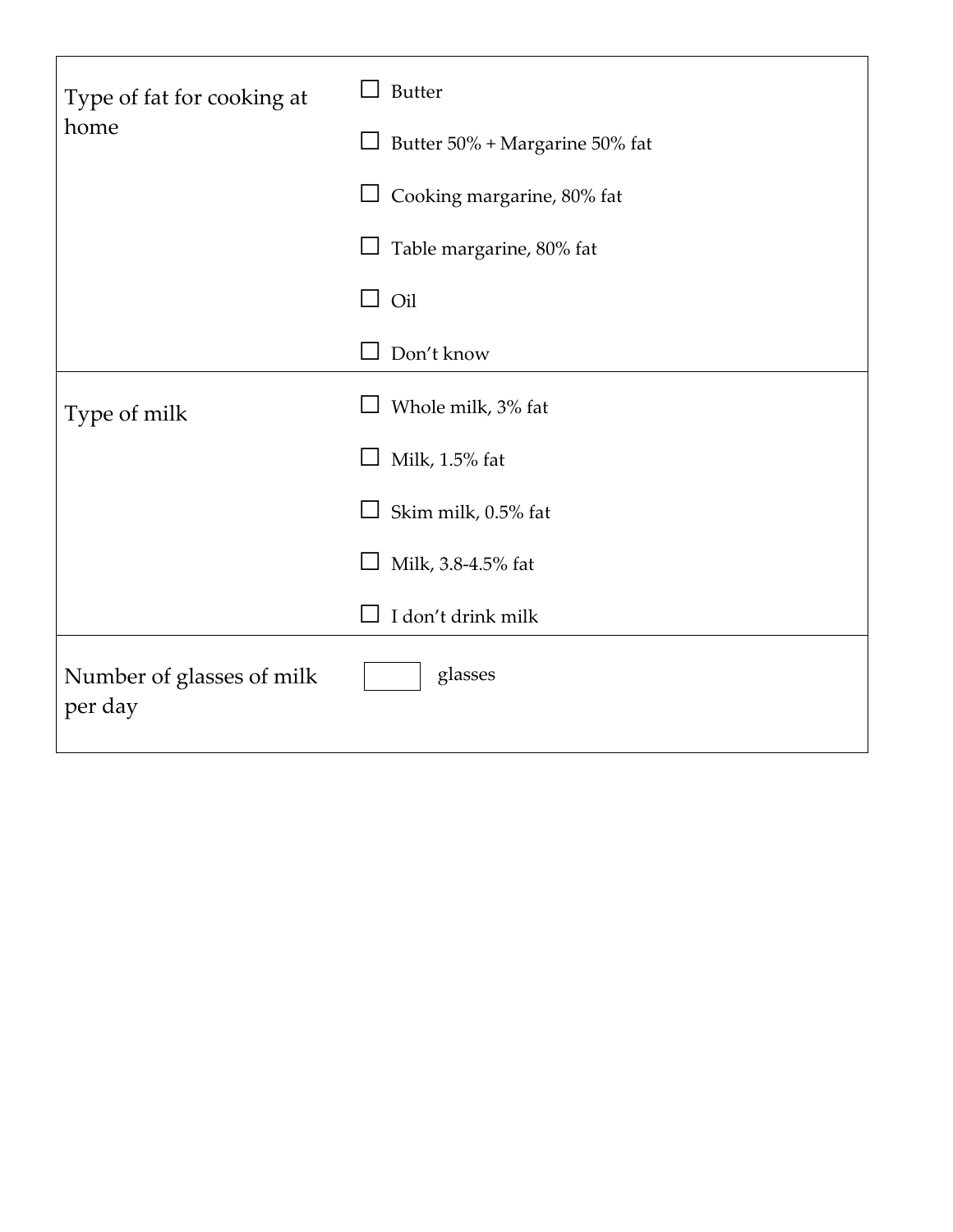## How often do you eat the following foods?

|                                          | Never/<br>seldom | $1 - 3$<br>month | 1<br>week | $2 - 3$<br>week | $4-6$<br>week | 1<br>day | $2 - 3$<br>day | 4<br>day |
|------------------------------------------|------------------|------------------|-----------|-----------------|---------------|----------|----------------|----------|
| Butter on sandwiches                     |                  |                  |           |                 |               |          |                |          |
| Margarine on sandwiches                  |                  |                  |           |                 |               |          |                |          |
| Cheese                                   |                  |                  |           | l.              |               |          |                |          |
| Skim milk, 0.5% fat                      |                  |                  |           |                 |               |          |                |          |
| Milk, 1.5% fat                           |                  |                  |           |                 |               |          |                |          |
| Whole milk, 3% fat                       |                  |                  |           |                 |               |          |                |          |
| Yoghurt, 0.5% fat                        |                  |                  |           |                 |               |          |                |          |
| Yoghurt, 3% fat                          |                  |                  |           |                 |               |          |                |          |
| Whole meal bread                         |                  |                  |           |                 |               |          |                |          |
| White bread                              |                  |                  |           |                 |               |          |                |          |
| Crisp bread                              |                  |                  |           |                 |               |          |                |          |
| Potatoes, cooked                         |                  |                  |           |                 |               |          |                |          |
| Potatoes, fried                          |                  |                  |           |                 |               |          |                |          |
| <b>French fries</b>                      |                  |                  |           |                 |               |          |                |          |
| Root vegetables (carrots,<br>beets, etc) |                  |                  |           |                 |               |          |                |          |
| Cabbage                                  |                  |                  |           |                 |               |          |                |          |
| Tomatoes                                 |                  |                  |           |                 |               |          |                |          |
| Lettuce, cucumber                        |                  |                  |           |                 |               |          |                |          |
| Spinach, kale                            |                  |                  |           |                 |               |          |                |          |
| Apples, pears                            |                  |                  |           |                 |               |          |                |          |
| <b>Citrus fruits</b>                     |                  |                  |           |                 |               |          |                |          |
| <b>Banana</b>                            |                  |                  |           |                 |               |          |                |          |
| Juice                                    |                  |                  |           |                 |               |          |                |          |
| Oat meal, gruel, hot cereal              |                  |                  |           |                 |               |          |                |          |
| Cold cereal, müsli                       |                  |                  |           |                 |               |          |                |          |
| Pancakes, waffles                        |                  |                  |           |                 |               |          |                |          |
| <b>Rice</b>                              |                  |                  |           |                 |               |          |                |          |
| Spaghetti                                |                  |                  |           |                 |               |          |                |          |
| Brown beans, pea soup                    |                  |                  |           |                 |               |          |                |          |
| Meat, whole pieces                       |                  |                  |           |                 |               |          |                |          |